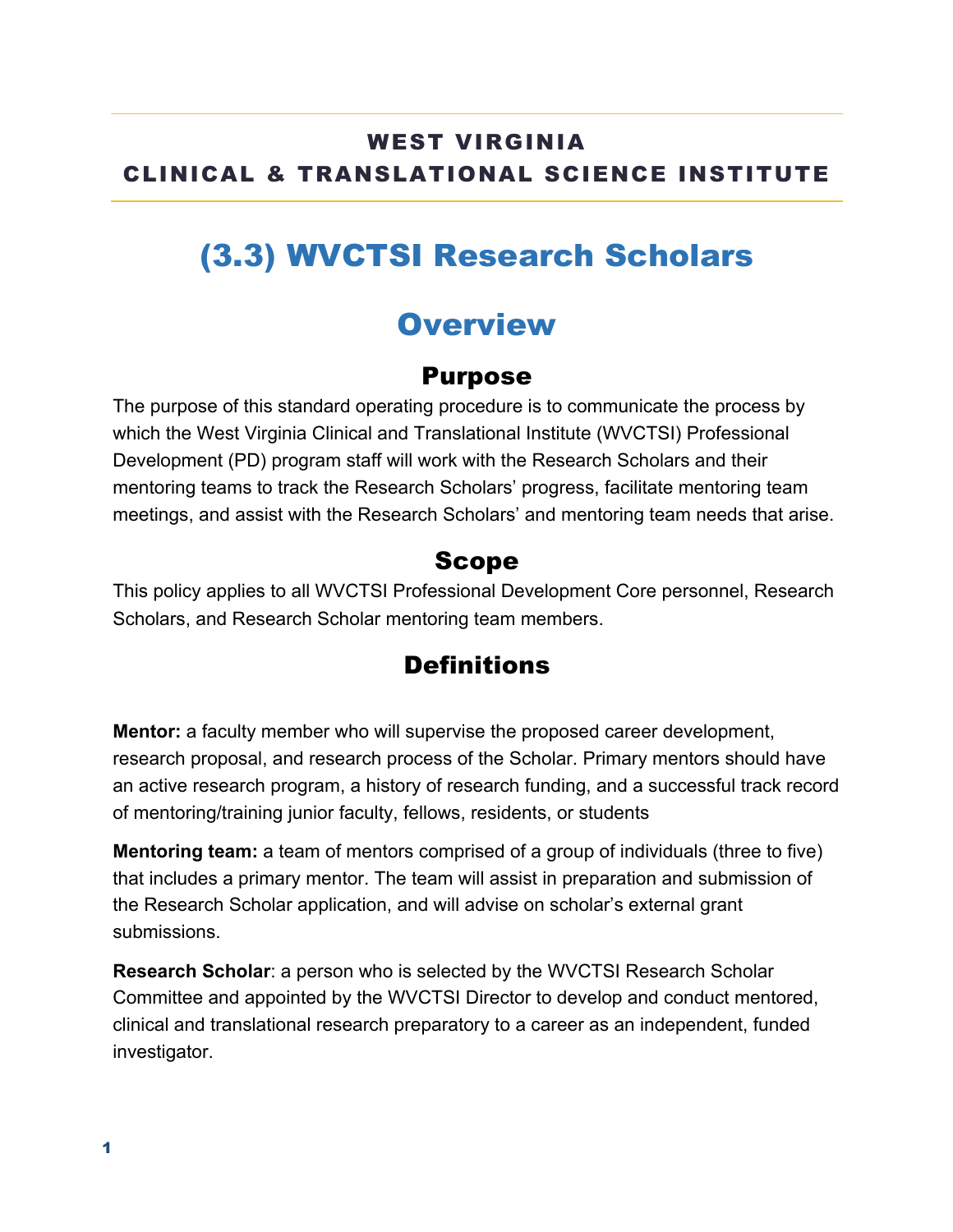# **Policy**

## Procedures

#### **I. Tracking of WVCTSI Research Scholar Progress**

Tracking progress of WVCTSI Research Scholars will be conducted in multiple ways. The PD program staff will work with CTSI leadership to coordinate and document the following information.

#### **Obtaining Metrics for Quarterly and Annual Reports**

The PD Program Coordinator will utilize the iLab system to obtain updates from WVCTSI-supported Research Scholars for the Professional Development Core quarterly report. Quarterly metrics to be obtained are:

- # of research scholar program applications received
- # of intellectual property disclosures
- # of patents/license agreement applications
- # of patents/license agreements approve# of study section services
- # of honors and awards
- # of National Society/Organization services
- # of Professional Development activities
- # of research mentoring sessions of fellows/residents
- # of research mentoring sessions of undergraduate students
- # of full team meetings mentored
- # of workshops attended
- # of educational courses programs enrolled/completed
- Updated CV and or biosketch

The Tracking and Evaluation Core will access the Research Scholar Progress Reports in iLab to synthesize into the Professional Development Core quarterly reports.

#### **Mentoring Team Evaluation of Scholar**

Each Research Scholar mentoring team is charged with preparing a semi-annual evaluation of the progress of scholar to be provided in narrative form to supplement the metrics reported by the Research Scholars.

The PD program staff will notify each Scholar's primary mentor of the date by which the evaluation narrative must be submitted to the Professional Development Core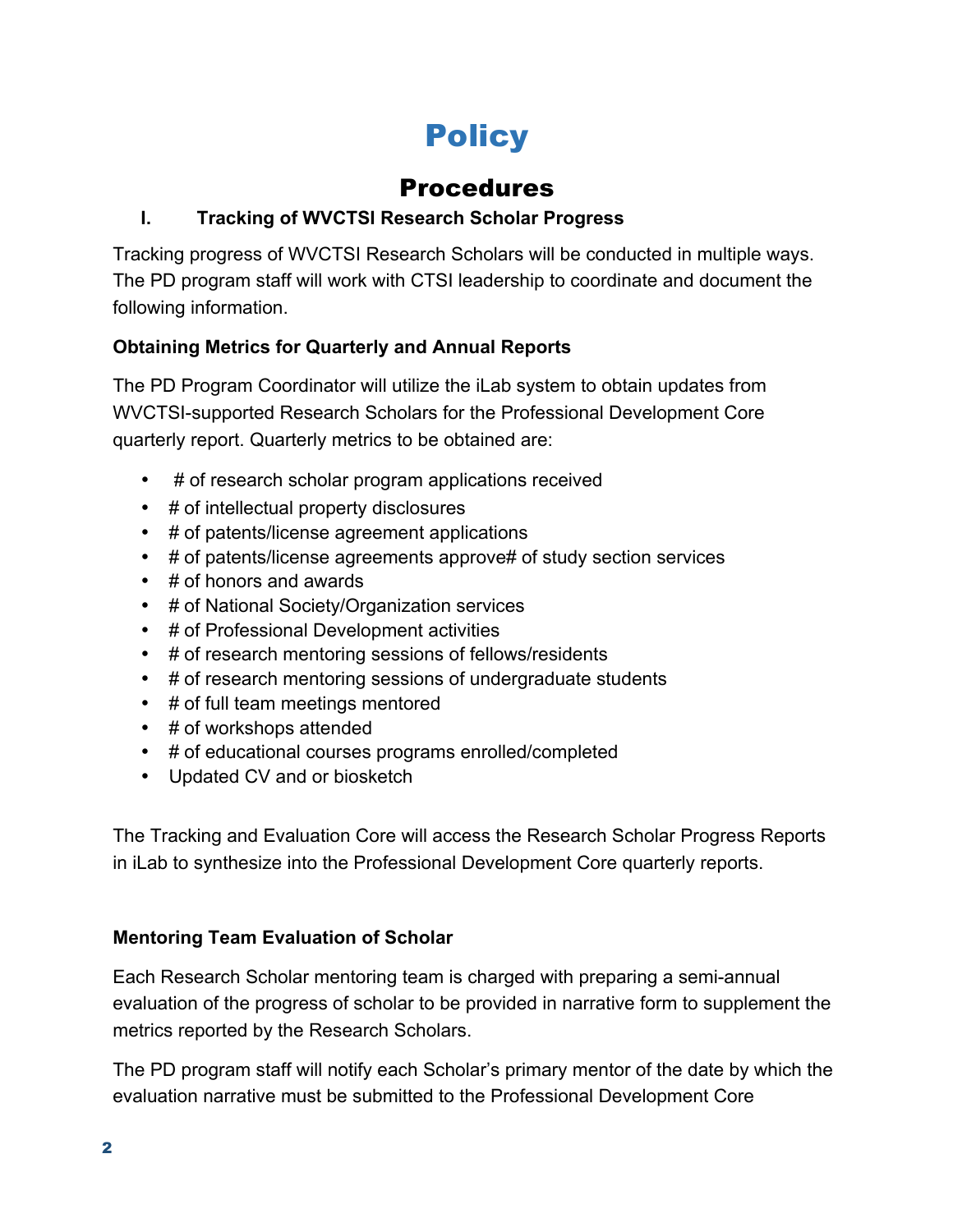leadership. Upon receiving the evaluation narrative, the Professional Development Core leadership will work with the PD program staff to incorporate into the Professional Development Core quarterly report. All information must also be maintained in the raw form by the PD Program Coordinator in the respective Scholar's files.

#### **Update Scholar Information Excel Table**

After receiving information from both the Research Scholars and the mentoring team each quarter, the PD Program Coordinator will update the WVCTSI Research Scholar Summary table, as necessary.

#### **Annual Renewal of Mentoring Agreement**

Each year, the mentoring agreement must be reviewed and signed by the mentee and all mentors.

#### **Annual Evaluation of Mentoring Team**

The Professional Development Core director and assigned CTSI administrative staff shall evaluate the performance and function of each mentoring team by conducting interviews with each mentor and mentee on an annual basis This evaluation will be supplemented by the formalized scholar review of his/her mentoring team. Evaluations will be focused on appropriate career and research expertise provided by the mentor and the active engagement level of each mentor. If consensus is found between the PD core and the Research Scholar that adjustments should be made to the mentoring team the director of the PD core will intervene on the Scholar's behalf. It is the goal of the PD core to surround the scholar with actively engaged mentors who have the time and commitment to dedicate to these WVCTSI supported investigators. Documentation of the evaluation shall be maintained in the respective files by the PD program coordinator. Adjustments to the team and process will be made accordingly.

#### **II. Scheduling of Mentoring Team Meetings**

WVCTSI Research Scholars will work with their mentors to schedule meetings (both one-on-one, or full mentoring team). The PD program coordinator is available to help with logistics on an as-needed basis. The frequency and timing of these meetings will vary between scholars depending on the mentor/mentee team consensus.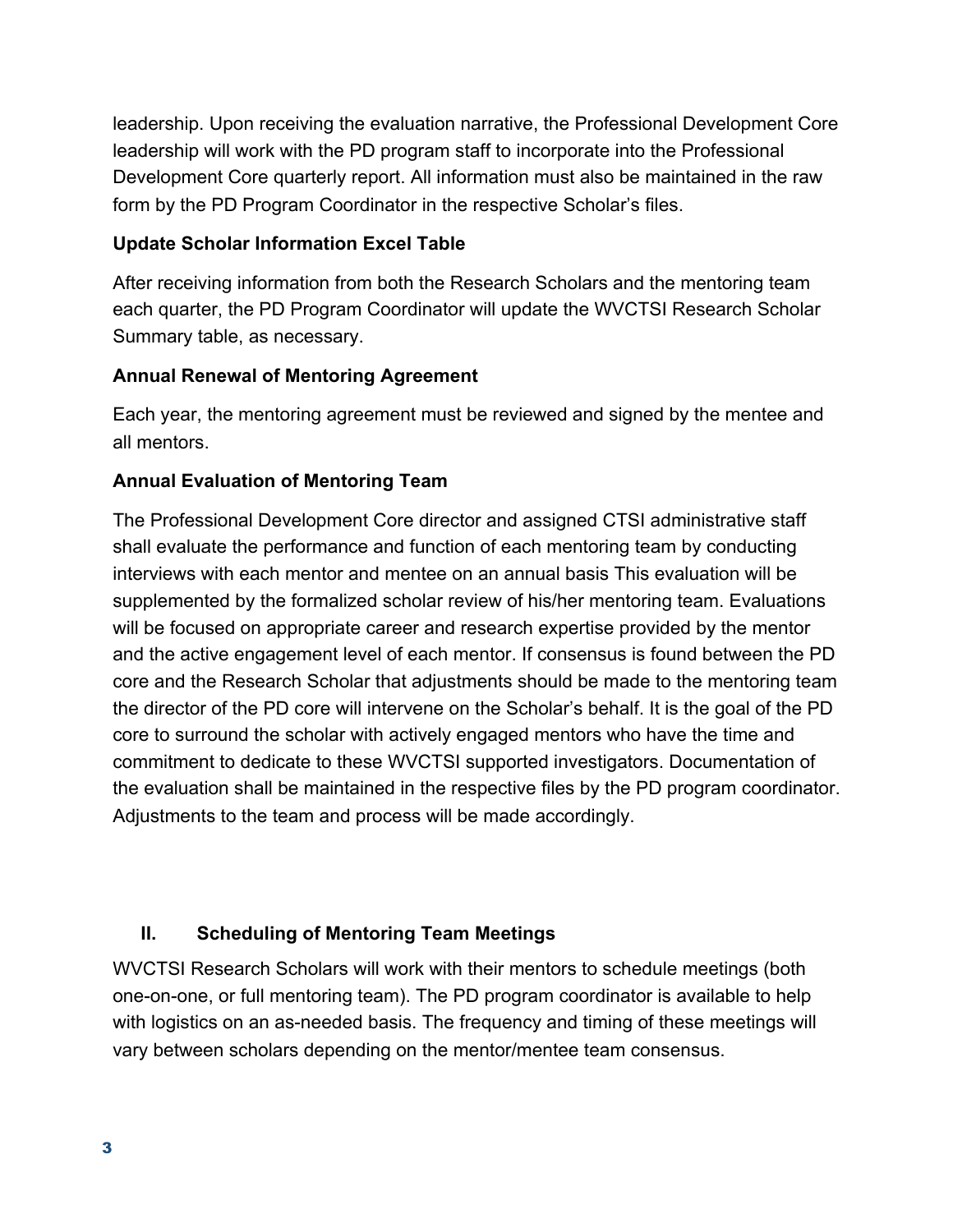The PD Program Coordinator will communicate with the supported scholar to ensure that the meetings are scheduled for the upcoming months and that a conference room is reserved. If a teleconference is required, the call-in information should be provided to all individuals in advance via email communication. In order to utilize videoconferencing, Zoom must be requested in advance of the meeting.

#### **III. Resolution of Mentor and Scholar Challenges and Concerns**

Mentors and Research Scholars are asked to utilize the WVCTSI PD Program Coordinator to address logistical needs of the group. Serious concerns should be directed to the chair of the Professional Development Core, who will work with the Manager of Investigator Development for resolution. Examples of serious concerns include conflict among or within the Research Scholar mentoring team, lack of progress and productivity, inadequate infrastructure to support the research project, lack of support from administration in protecting agreed-upon research time or resources, and ineffective mentoring relationships. Conflicts unable to be resolved utilizing these mechanisms will be reviewed and acted upon by the WVCTSI Director and WVU Associate Vice President for Clinical & Translational Science.

## Roles and Responsibilities

- PD program coordinator is responsible for tracking the progress of the Research Scholar by coordinating and documenting information for the quarterly and annual reports; contacting the primary mentor for each Scholar to remind of deadlines for semi-annual reports; updating the WVCTSI Research Scholar Summary table; scheduling and facilitating regular core mentoring meetings of WVCTSI Research Scholars; and addressing any logistical needs of the Research Scholar and the mentoring team/mentors.
- The primary mentor is responsible for preparing a quarterly evaluation of the progress of the Research Scholar.
- Professional Development Core director is responsible for evaluating the performance and function of each mentoring team.
- The Research Scholar is responsible for preparing the agenda with their primary mentor, taking notes during the meetings and providing minutes following the team meetings; presenting at Work-in-Progress sessions, and participating in the WVCTSI annual meeting, EAC meeting, and site visits by the NIH.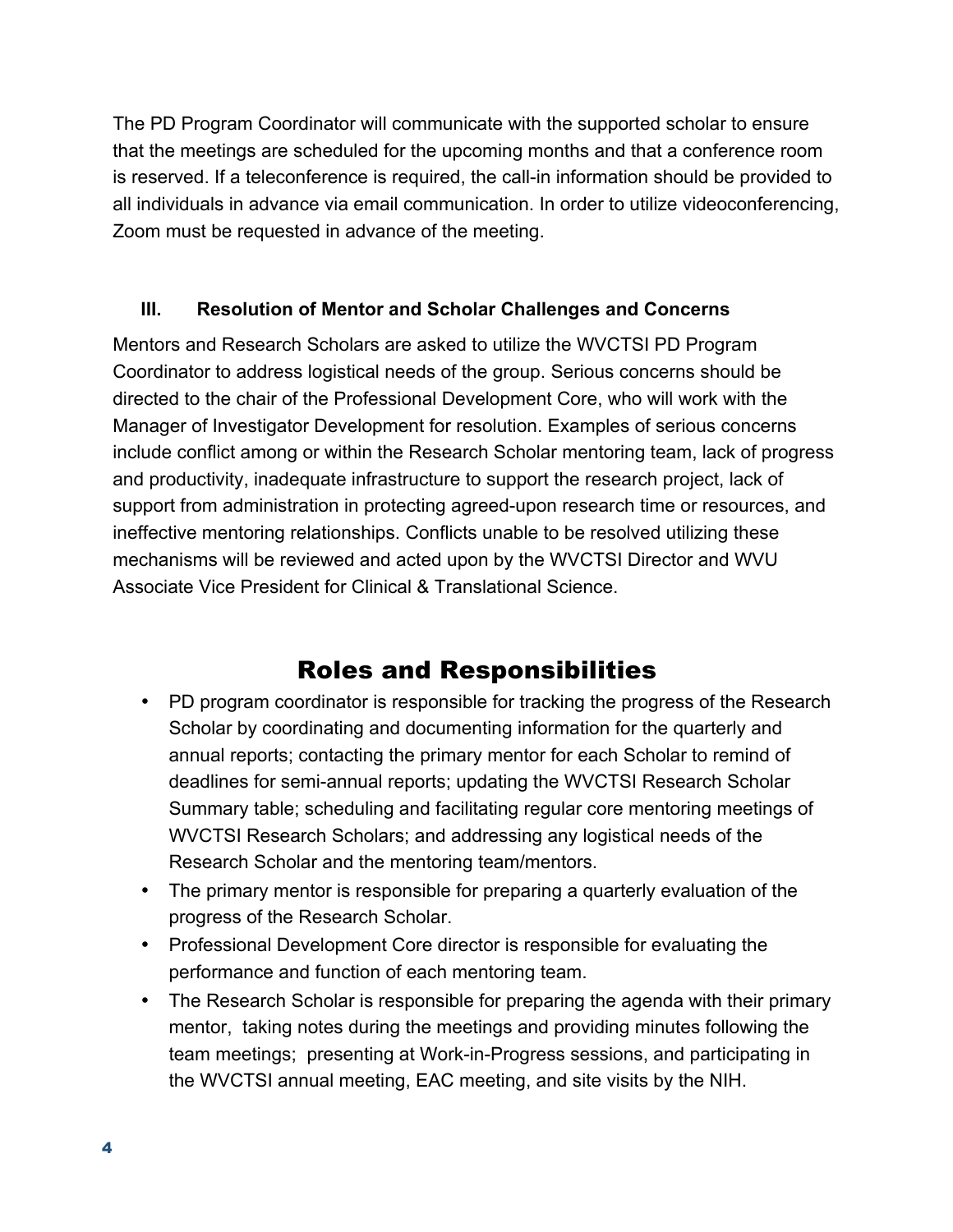### References and Authority

The cost principles are set forth in the following documents and are incorporated by reference in 45 CFR parts 74.27 and 92.22. As noted below, OMB Circulars A-21, A-87 and A-122 have relocated to Title 2 in the Code of Federal Regulations (2 CFR) :

- OMB Circular A-21 (relocated to 2 CFR 220) Cost Principles for Educational Institutions.
- OMB Circular A-87 (relocated to 2 CFR 225) Cost Principles for State and Local Governments and Indian Tribal Governments.
- OMB Circular A-122 (relocated to 2 CFR 230) Cost Principles for Non-Profit Institutions. Larger non-profit organizations that are specifically listed in Attachment C to OMB Circular A-122 are subject to the Federal cost principles applicable to commercial organizations (48 CFR 31.2) rather than to the cost principles for non-profit organizations.
- 45 CFR 74, Appendix E Principles for Determining Costs Applicable to Research and Development under Grants and Contracts with Hospitals.
- 48 CFR 31.2 (Federal Acquisition Regulation) Contracts with Commercial Organizations.

## Revision History

| <b>Revision</b>                                                                                                                                                           | <b>Date</b> |
|---------------------------------------------------------------------------------------------------------------------------------------------------------------------------|-------------|
| This procedure was revised to reflect the accurate staff titles and<br>the inclusion of the role of the iLab platform in WVCTSI Research<br>Scholar program facilitation. | March 2018  |